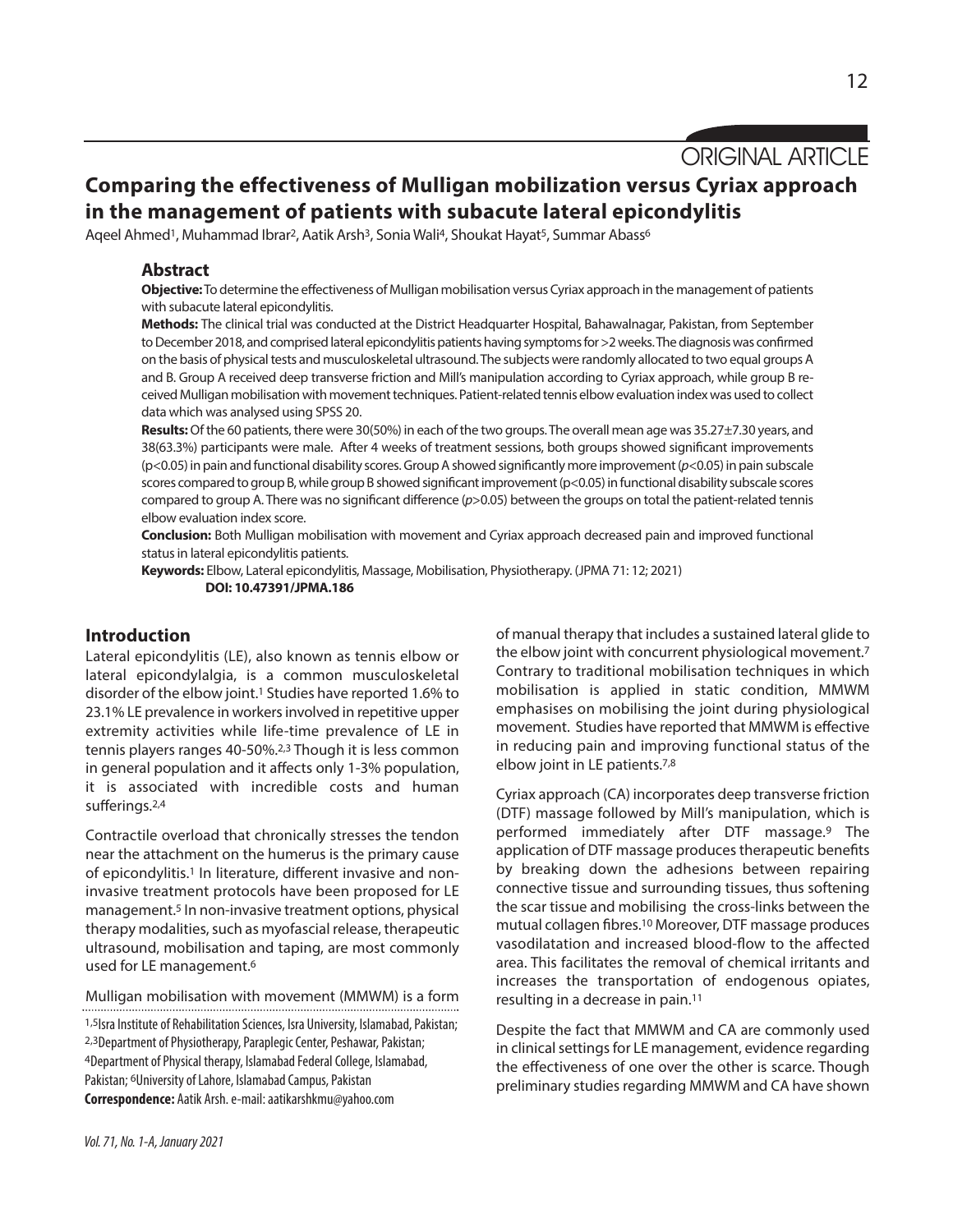promising results in LE management, robust evidence regarding both the techniques is lacking. The current study was planned to determine the effectiveness of MMWM and CA in the management of patients with subacute LE.

## **Patients and Methods**

The clinical trial was conducted at the District Headquarter Hospital (DHQ), Bahawalnagar, Pakistan, from September to December 2018. After approval from the ethics review committee of Isra Institute of Rehabilitation Sciences(IIRS), Isra University, Islamabad campus, the sample size was calculated using an online calculator12 with 80% power (1 – beta or % chance of detecting). 13 The sample was raised using purposive sampling technique in the initial phase. Those included were LE patients of either gender aged 20- 50 years having symptoms for >2 weeks. A trained physical therapist with Masters in Orthopaedic manual therapy diagnosed the patients on the basis of physical examination, such as positive Mill's test, Cozens test and Maudsley's test, and local tenderness on palpation over extensor carpi radialis tendon. Reports of musculoskeletal ultrasound were used to confirm the LE diagnosis. Patients with pain intensity >7 on numeric pain rating scale (NPRS), and/or having history of acute trauma, fractures, surgery and/or having any neurological or systemic disease were excluded.

Data was collected after obtaining informed consent from the participants. Envelopes containing equal number of group'A'and group'B'labels were placed in a container and the patients were asked to pick one from it. These labelled papers were folded in such a manner that the labelling was not visible to the participants and the physiotherapist.

Patients in group A received DTF massage and Mill's manipulation according to CA for 4 weeks, while group B received MMWM technique for 4 weeks.

Each participant in group A received 12 sessions over 4 weeks. Each session started in sitting position and initially DTF massage was done at the lateral compartment of the elbow joint and immediately after that Mill's manipulation was performed at the elbow joint with wrist in flexed and forearm in pronated positions. Each session lasted 20-30 minutes. The session was repeated three times a week for 4 weeks.

Each patient in group B also received 12 sessions over 4 weeks. Each session started in sitting position and MMWM was performed. Initially, lateral glide at the elbow joint was performed and after holding it, the therapist asked the patient to make a fist and open the fist. The therapist repeated the procedure 36 times in one session. After 12 repetitions, a short rest period was given. Each session lasted 35-45 minutes. The session was repeated three times a week for 4 weeks.

Patient-related tennis elbow evaluation (PRTEE) index was used to evaluate pain and functional disability of LE patients on initial visit and on 1st, 2nd, 3rd and 4th week. The index hastwo subscales; one for pain and the other for functional disability. In the pain subscale, 5 questions related to pain are scored 0-10. For each question related to pain 0 referred to no pain while point 10 referred as pain worst imaginable. In the functional disability subscale, 10 questions are scored 0-10. For each question related to functional disability 0 referred to no difficulty while point 10 referred to being unable to do. PRTEE is a valid and reliable instrument for LE patients. 14

Data was analysed using SPSS 20. Shapiro–Wilk test was used to check normality of data, which wasfound to be not normally distributed, leading to use of non-parametric tests for analysis. For inter-group analysis, Mann Whitney U test was used. P<0.05 was considered significant. Because the data was not normally distributed, median and interquartile range (IQR) was used to express the data instead of mean and standard deviation.

#### **Results**

Of the 60 subjects, there were 30(50%) in each of the two groups. The overall mean age was 35.27±7.30 years, 38(63.3%) of the participants were male, and 54(90.0%) had right LE (Table 1).

Group A showed significant improvement (p<0.05) in the pain subscale scores compared to group B, while group B showed significant improvement (p<0.05) in functional disability scores compared to group A in 2nd and 3rd weeks of treatment. However, there was no significant difference (p>0.05) between the groups on total PRTEE index score across the 4 weeks (Table 2).

#### Table-1: Demographic information of Participants.

| <b>Characteristics Categories</b> |                     | <b>Group A</b><br>$n$ (%) | <b>Group B</b><br>$n$ (%) | <b>Total</b><br>$n$ (%) |
|-----------------------------------|---------------------|---------------------------|---------------------------|-------------------------|
| Gender                            | Male                | 20(52.6)                  | 18 (47.4)                 | 38(63.3)                |
|                                   | Female              | 10(45.5)                  | 12 (54.5)                 | 22(36.7)                |
| <b>Occupation</b>                 | Labourer            | 2(50.0)                   | 2(50.0)                   | 4(6.7)                  |
|                                   | Computer work       | 0(0.0)                    | 4(100.0)                  | 4(6.7)                  |
|                                   | Stitching           | 6(100)                    | 0(0.0)                    | 6(10.0)                 |
|                                   | House wife          | 2(16.7)                   | 10(83.3)                  | 12(20.0)                |
|                                   | Field work          | 8(66.7)                   | 4(33.3)                   | 12(20.0)                |
|                                   | <b>Factory work</b> | 4(50.0)                   | 4(50.0)                   | 8(13.3)                 |
|                                   | <b>Sports</b>       | 2(100.0)                  | 0(0.0)                    | 2(3.3)                  |
|                                   | <b>Others</b>       | 6(50.0)                   | 6(50.0)                   | 12(20.0)                |
| Affected side                     | Right               | 26(48.1)                  | 28(51.9%)                 | 54(90.0)                |
|                                   | Left                | 4(66.7)                   | 2(33.3)                   | 6(10.0)                 |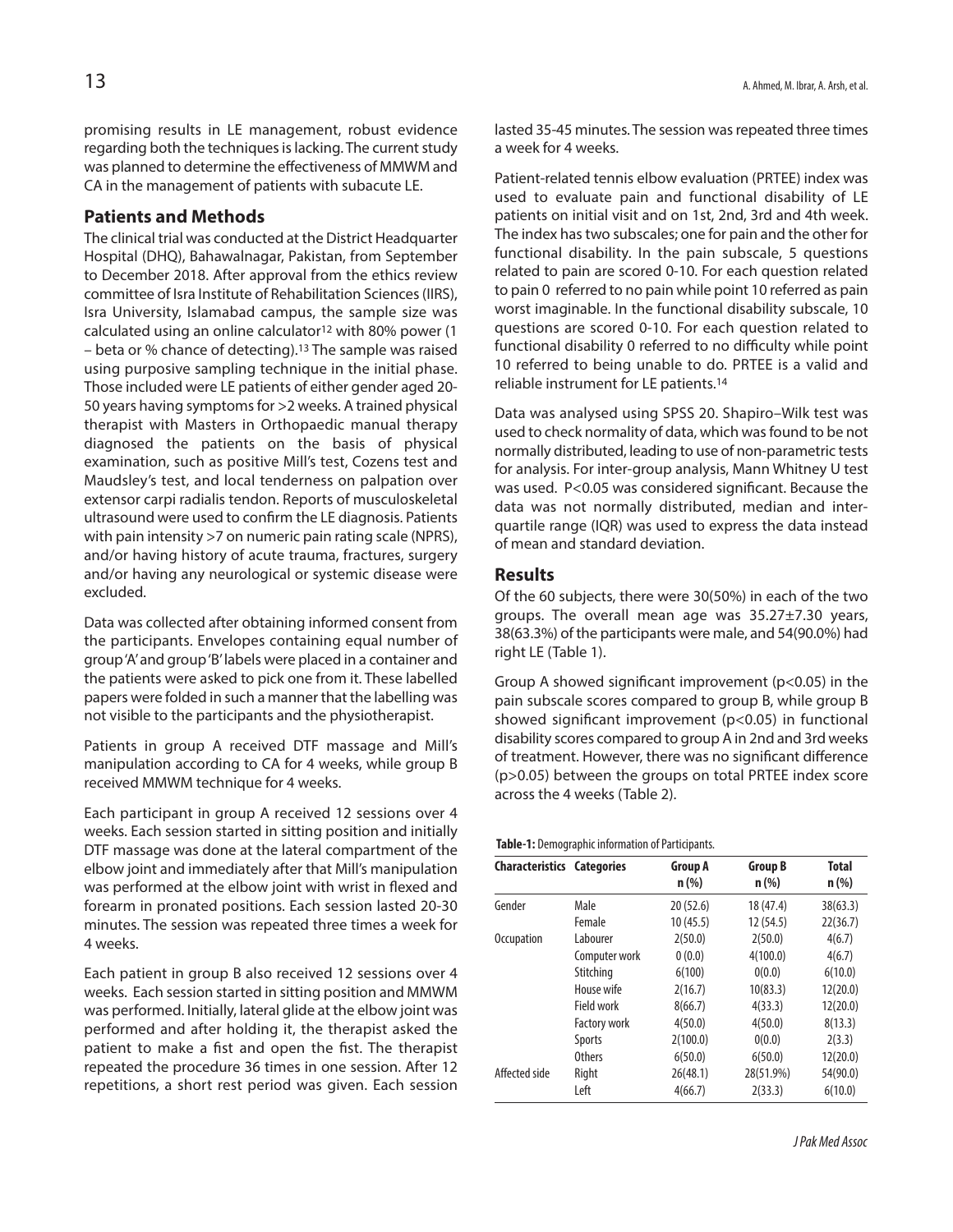| <b>Variables</b>               | Weeks    | <b>Group A</b><br>Median(IQR) | <b>Group B</b><br>Median(IQR) | p-value |
|--------------------------------|----------|-------------------------------|-------------------------------|---------|
| PRTEE index pain               | 0 week   | 34(8)                         | 35(2)                         | 0.27    |
| subscale score                 | 1st week | 23(16)                        | 29(6)                         | 0.05    |
|                                | 2nd week | 12(4)                         | 22(10)                        | < 0.01  |
|                                | 3rd week | 9(4)                          | 12(3)                         | < 0.01  |
|                                | 4th week | 4(6)                          | 7(2)                          | < 0.01  |
| <b>PRTEE</b> index functional  | 0 week   | 71(20)                        | 77(19)                        | 0.86    |
| disability subscale score      | 1st week | 51(24)                        | 57(34)                        | 0.90    |
|                                | 2nd week | 39(37)                        | 28(6)                         | < 0.01  |
|                                | 3rd week | 24(4)                         | 19(8)                         | < 0.01  |
|                                | 4th week | 14(5)                         | 12(13)                        | 0.09    |
| <b>PRTEE index total score</b> | 0 week   | 68.5(16.5)                    | 71.50(9.5)                    | 0.63    |
| (pain+functional               | 1st week | 50(26.5)                      | 59.50(22)                     | 0.16    |
| disability score)              | 2nd week | 31(18.5)                      | 36(13)                        | 0.58    |
|                                | 3rd week | 18(6)                         | 21(3.50)                      | 0.36    |
|                                | 4th week | 11(8)                         | 12(6)                         | 0.54    |

Table-2: Between group comparison of Group A and Group B.

Mann Whitney U test was applied, p-value <0.05 was taken as significant; PRTEE: Patient-related tennis elbow evaluation; IQR: Inter-quartile range.

## **Discussion**

LE is a common elbow lesion which is characterised by pain at elbow joint and week grip strength. 15Weak grip strength and pain due to LE considerably affects quality of life of the patients.<sup>16</sup> For example, simple tasks such as holding a cup of tea or giving a handshake on the affected side are difficult for these patients. Despite the fact that LE is associated with incredible human sufferings, due to its low prevalence in general population, it did not receive much attention from researchers and few studies are available regarding LE in general population.17 More than 40 treatment approaches have been reported in the management of LE, but none has been proven superior over the rest. <sup>18</sup> Therefore, the current study was designed to determine effectiveness of two MMWM and CA physiotherapy modalities.

Physiotherapy treatment approaches have been reported to be effective in managing LE patients.<sup>19</sup> The current study showed that MMWM and CA were effective in reducing pain and improving functional status in LE patients. Studies have also reported that these physiotherapy techniques are effective in managing LE. 6,7,9,10,13,19-20

The current study showed CA was more effective in reducing pain compared to MMWM. Stasinopoulos D et al. also reported that DTF massage in combination with Mill's manipulation is effective for managing pain associated with LE.22 It is also reported that in CA, earlier pain improvement is actually due to massage because it produces vasodilatation and increased blood-flow to the area, which not only causes removal of chemical irritants, but also increases the transportation of endogenous opiods to the affected area.10,23,24 Brosseau et al. studied

DTF massage for the management of patients with tendinitis and concluded that it is the treatment of choice for patients with tendinitis. 23

MMWM aims at providing mobilisation during movement of the affected joint.7 It is different from other types of mobilisation techniques because traditional mobilisation techniques, such as Maitland mobilisation, are applied in static position, while MMWM is provided during movement of the joint. <sup>13</sup> This helps in correcting biomechanics of the joint in functional movement. <sup>8</sup> The key result of the current study was that though CA was found to be better in improving pain compared to MMWM, the latter was better in improving functional status of LE patients compared to CA. Studies have also reported that MMWM is effective in improving functional status in LE patients.4,7,8,13,19,25,26 Because MMWM is provided during functional movement, 8 it can be the reason for better outcomes in functional status in patients in MMWM group compared to patients in CA group.

Due to time limitation and non-availability of LE patients, the sample size of the current study was too small to allow generalisability of the findings. Secondly, time for followup of patients was limited due to which long-term effects of the treatment protocols were not noted. As the study was conducted in a clinical setting, it was not possible to control the confounding variables which might have affected the results. Blinding of the therapist to the treatment was not possible, and, therefore, the physical therapists who worked and assessed the patients for this trial were aware of patients'group allocation.

Despite these limitations, the current study was a preliminary study which thoroughly investigated effectiveness of MMWM and CA in the management of LE patients.

### **Conclusion**

Cyriax approach was better for pain management, while Mulligan techniques improved the functional status better in lateral epicondylitis patients.

**Disclaimer:** None.

**Conflict of Interest:** None.

**Source of Funding:** None.

#### **References**

- 1. Walz DM, Newman JS, Konin GP, Ross G. Epicondylitis: pathogenesis, imaging, and treatment. Radiographics. 2010; 30:167-84.
- 2. Abrams GD, Renstrom PA, Safran MR. Epidemiology of musculoskeletal injury in the tennis player. Br J Sports Med. 2012; 46:492-8.
- 3. Walker-Bone K, Palmer KT, Reading I, Coggon D, Cooper C. Occupation and epicondylitis: a population-based study. Rheumatology (Oxford). 2012; 51:305-10.